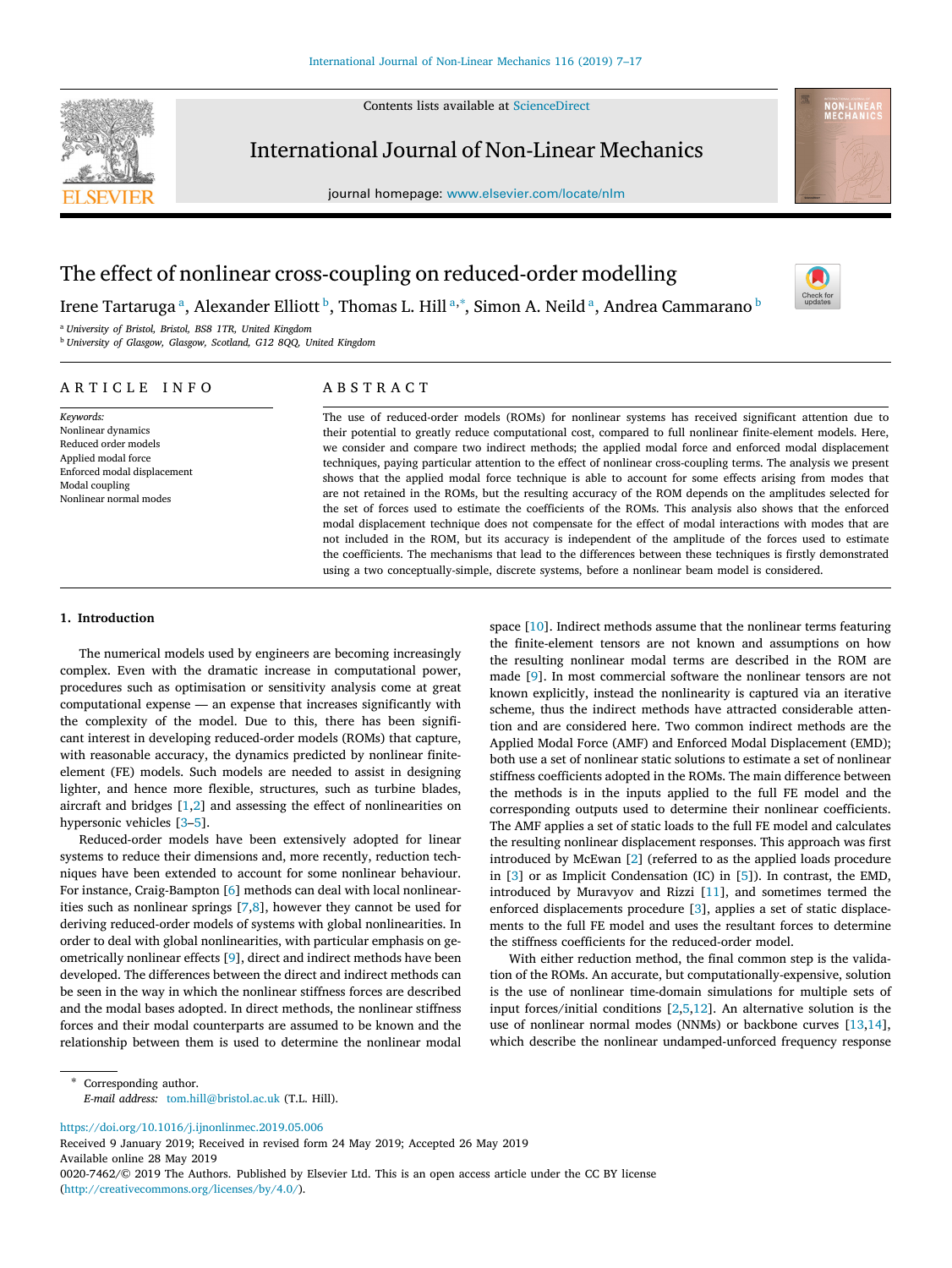

<span id="page-1-1"></span>**Fig. 1.** A schematic of the two-mass oscillator, used here as a motivating example.

— an approach that has been adopted in many fields  $[1,13,15-20]$  $[1,13,15-20]$  $[1,13,15-20]$  $[1,13,15-20]$  $[1,13,15-20]$  $[1,13,15-20]$ . The NNMs can be analytically determined for some systems by adopting an approximate perturbation method such as the harmonic balance method or normal forms [[21\]](#page-10-0). Alternatively, NNMs can be found numerically, or experimentally, using a Newton–Raphson method; however, computing the Jacobian can be computationally-expensive [[7](#page-9-5),[8\]](#page-9-6). Considering FE modelling, full-modal continuation methods have been used to compare AMF and EMD techniques applied to full-order continuous systems [[1](#page-9-0)]. Here, we adopt a different approach to understanding the difference between the two techniques, namely, to consider them analytically when applied to a simple system. Using the insights this brings we then consider the results they produce for more complex systems.

Section [2](#page-1-0) presents a motivating example, and briefly discusses the two indirect methods – the AMF and the EMD – before considering them analytically. Specifically, the accuracy of the techniques in capturing the nonlinear behaviour of systems is considered, and their ability to account for any effects arising from modal interaction with modes that are not retained in the ROM is assessed. Emphasis is placed on the effect of selecting the input scaling factor on the resulting nonlinear coefficients in the reduced-order model and the resulting curve fit. Although these techniques are typically applied to FE models, the use of analytical models in the current work allows for a direct mathematical comparison between the full-order models and resulting ROMs. In Section [3](#page-3-0), further analysis of the motivating example is presented, before a lumped-mass system, exhibiting membrane-like coupling, is considered. In Section [4,](#page-7-0) a continuous system is used to provide further insight into the applications of this approach, before conclusions are drawn in Section [5](#page-8-0).

#### **2. Reduced-order modelling**

<span id="page-1-0"></span>A model reduction has the main aim of reducing the dimension of a system in order to allow analysis to be performed in a faster and less computationally-expensive way. In this section, a conceptually-simple, two-degree-of-freedom (2-DoF) model is considered to highlight the issues faced during the reduction process. The observations resulting from this are further discussed in Section [3](#page-3-0), where a 10-DoF model is also considered, and then tested on a model of a continuous structure in Section [4](#page-7-0).

## *2.1. Motivating example*

<span id="page-1-7"></span>A 2-DoF spring–mass system, shown schematically in [Fig.](#page-1-1) [1,](#page-1-1) consists of two masses, both with  $m = 1$ . These masses are both grounded via linear springs (both with rate  $k = 1$ ) and are connect via another linear spring (also with rate  $k = 1$ ). A nonlinear cubic spring, with coefficient  $k_{nl} = 0.25$ , connects the first mass to the ground. For analytical simplicity, the 2-DoF system is treated here as the full-order model. As ROMs are typically described in terms of linear modal coordinates, prior to the reduction the system is transformed using the linear mode shapes, resulting in decoupling of the linear stiffness terms (but typically retaining coupling between linear modes through nonlinear stiffness terms). One advantage of using a linear modal basis for the ROMs is that these are easily computed using commercial finite-element packages [\[2,](#page-9-1)[5](#page-9-3),[11,](#page-9-9)[12,](#page-9-10)[22\]](#page-10-1).



<span id="page-1-2"></span>**Fig. 2.** Variation of the cubic coefficient for the 2-DoF mass–spring model as the scale factor changes and adopting the EMD or the AMF method.

Here we consider generating a ROM consisting of the first mode,  $q_1$ , with a linear and a cubic stiffness term — reducing the 2-DoF system to a 1-DoF one is artificial, but we believe instructive here due to the relative simplicity of the resulting analysis. [Fig.](#page-1-2) [2](#page-1-2) shows the variation of the nonlinear coefficient, which captures cubic stiffness effects via the force  $F = k_m q_1^3$ , as the input to the full-order model is scaled (this scale factor,  $t<sub>B</sub>$ , is defined formally in Section [2.2\)](#page-1-3). The cubic coefficient value determined using the EMD  $(x)$  is constant and equal to the actual coefficient value in the full model (line) while the value obtained with the AMF  $(+)$  is a function of the scale factor. We now consider why this is the case.

## *2.2. The AMF and EMD methods*

<span id="page-1-4"></span><span id="page-1-3"></span>Let us express the full model in the form

$$
\mathbf{M}\ddot{\mathbf{x}} + \mathbf{K}\mathbf{x} + \mathbf{f}_{nl,x}(\mathbf{x}) = \mathbf{F}_x \,, \tag{1}
$$

where **M**, **K**, **x**, **r**<sub>*nl*,*x*</sub>(**x**) and **F**<sub>*x*</sub> are the matrices of inertia and stiffness, vector of generalised accelerations and displacements, vector of nonlinear forces and external forcing (both defined in physical coordinates hence the subscript  $x$ ), respectively.

For reduction purposes, we consider the full model in its modal coordinates q. This is achieved using the transform  $\mathbf{x} = \mathbf{\Phi}\mathbf{q}$ , where  $\mathbf{\Phi}$ is the mass-normalised matrix of eigenvectors, allowing Eq. ([1\)](#page-1-4) to be written

<span id="page-1-5"></span>
$$
\ddot{\mathbf{q}} + \Lambda \mathbf{q} + \mathbf{f}_{nl}(\mathbf{q}) = \mathbf{F} \,. \tag{2}
$$

Here,  $\Lambda$  is the diagonal matrix of the squares of the natural frequencies,  $f_{nl}(q) = \Phi^T f_{nl}(\Phi q)$  is the vector of nonlinear forces projected into the modal coordinates and  $\mathbf{F} = \mathbf{\Phi}^T \mathbf{F}_x$  is the modal forcing vector. All the linear coefficients in Eq. ([2\)](#page-1-5) can be obtained directly from the model; however, the nonlinear coefficients are not always available as, typically, finite-element software iteratively determines the nonlinear effects on the system responses.

Consider a ROM in which  $R$  modes are retained from the full model (of  $N$  modes),

<span id="page-1-6"></span>
$$
\ddot{\mathbf{q}} + \hat{\mathbf{\Lambda}} \mathbf{\hat{q}} + \hat{\mathbf{f}}_{nl} = \hat{\mathbf{F}}\,,\tag{3}
$$

where  $\hat{q}$  are the estimates of the modal coordinates retained in the model. Note, if the reduced model perfectly captured the response of the full model then  $\hat{\mathbf{q}} = \mathbf{R}\mathbf{q}$  with **R** being a  $R \times N$  reduction matrix in which the *i*th row consists of zeros except for a unity element at the location of the *i*th retained mode. Here the forcing is reduced using  $\hat{F} = RF$  (the effect of forcing in non-retained modes is not captured in the ROM) and the linear properties using  $\hat{\boldsymbol{\Lambda}} = \mathbf{R} \boldsymbol{\Lambda} \mathbf{R}^T$ . As  $\mathbf{f}_{nl}(\mathbf{q})$  is not typically available from the full model,  $R$  cannot be used to reduce it. Instead these nonlinearities are assumed to be a sum of cubic and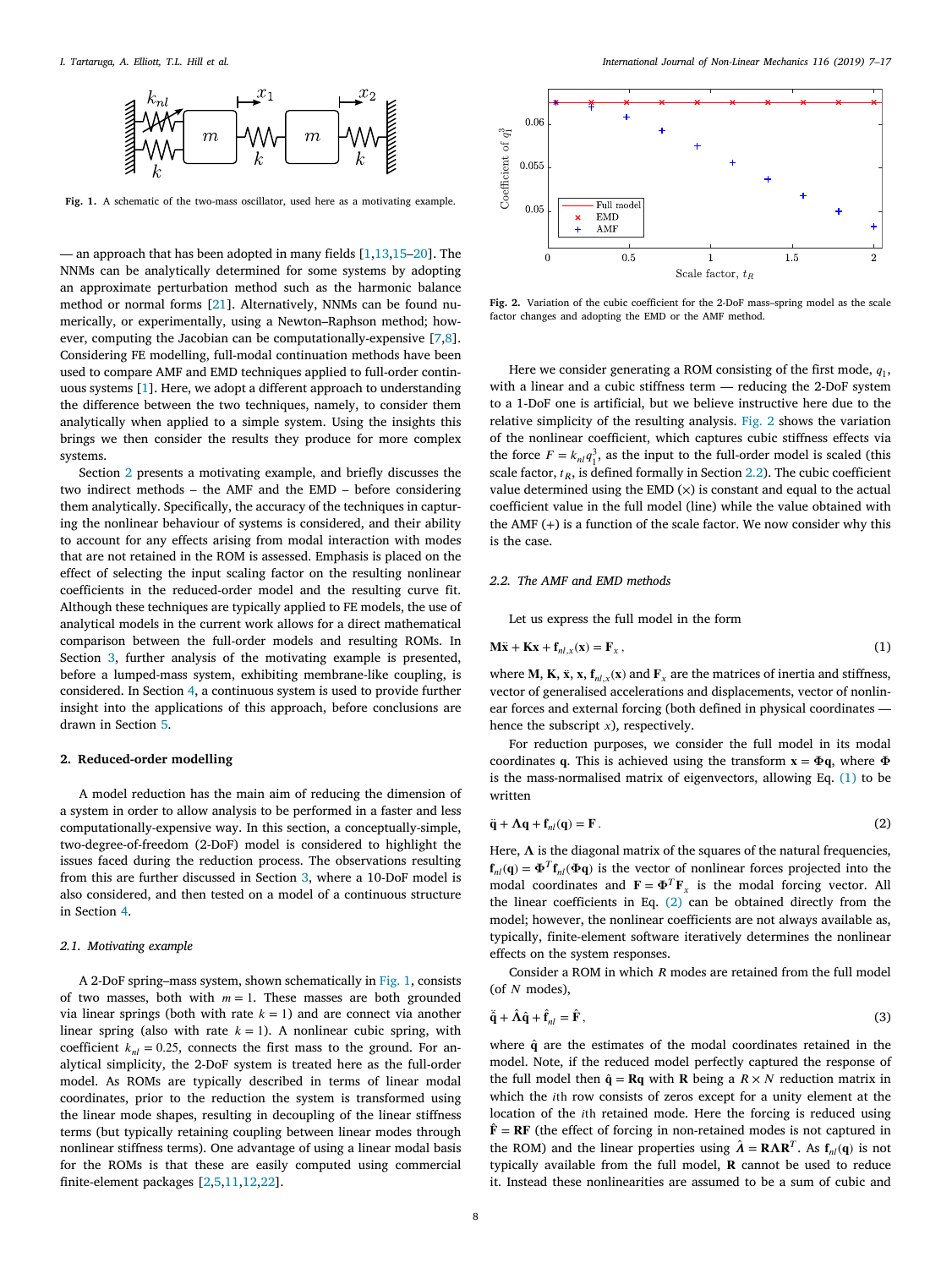quadratic terms that combine all the retained modes [[2](#page-9-1)[,3,](#page-9-2)[5,](#page-9-3)[15,](#page-9-13)[23\]](#page-10-2), such that the *m*th term in vector  $\hat{\mathbf{f}}_{nl}$  is given by

$$
(\hat{\mathbf{f}}_{nl})_m = \sum_{i=1}^R \sum_{j=i}^R (B_{i,j})^{(m)} \hat{q}_i \hat{q}_j + \sum_{i=1}^R \sum_{j=i}^R \sum_{k=j}^R (A_{i,j,k})^{(m)} \hat{q}_i \hat{q}_j \hat{q}_k, \tag{4}
$$

where the summations in  $i$ ,  $j$  and  $k$  span the retained modes. The coefficients  $A_{i,i,k}$  and  $B_{i,j}$  characterise the nonlinear terms and must be estimated in the reduction process.

This identification process differentiates the AMF and EMD techniques. Static responses from the full model are used for both the techniques: the AMF applies a set of static modal forces  $(F)$  as inputs to the full model and uses the resulting displacement responses to estimate the ROM parameters; whereas, for the EMD, the inputs to the full model are static physical deformations  $(q)$  with the resulting forces used in the parameter estimation. [Fig.](#page-3-1) [3](#page-3-1) shows flow charts summarising the identification of the coefficients  $A_{i,j,k}$  and  $B_{i,j}$  for the two techniques. The identification is typically achieved using the least squares method with the number of static responses needing to be at least equal to the number of coefficients. However, often the number of coefficients is reduced using *physical constraints* [\[3–](#page-9-2)[5](#page-9-3),[23](#page-10-2),[24\]](#page-10-3).

These physical constraints arise from ensuring conservation of energy, as discussed in [[11\]](#page-9-9). Considering the 2-DoF mass–spring model with the generic cubic stiffness terms discussed earlier (but now, for simplicity, ignoring external forces  $- \mathbf{F} = 0$ ), the Lagrangian *L* may be written as

$$
L = \frac{1}{2} \left( \dot{q}_1^2 + \dot{q}_2^2 \right) - \frac{k}{2m} \left( q_1^2 + 3q_2^2 \right) - a q_1^4 - b q_1^3 q_2 - c q_1^2 q_2^2 - d q_1 q_2^3 - e q_2^4,
$$
\n(5)

with: 
$$
a = \frac{k_{nl}}{16m^2}
$$
,  $b = \frac{k_{nl}}{4m^2}$ ,  $c = \frac{3k_{nl}}{8m^2}$ ,  $d = \frac{k_{nl}}{4m^2}$ ,  $e = \frac{k_{nl}}{16m^2}$ . (6)

where, due to linear symmetry, the mass-normalised modal vectors are  $(2m)^{-1/2} [1 \t1]^T$  and  $(2m)^{-1/2} [1 \t-1]^T$  and where we introduce  $a, b, c, d$  and  $e$  to allow us to track the terms. Applying Lagrange's equation to Eq. [\(5\)](#page-2-0), the two equations of motion for the full model are

<span id="page-2-2"></span>
$$
\ddot{q}_1 + \frac{k}{m}q_1 + 4aq_1^3 + 3bq_1^2q_2 + 2cq_1q_2^2 + dq_2^3 = 0, \tag{7a}
$$

$$
\ddot{q}_2 + \frac{3k}{m}q_2 + bq_1^3 + 2cq_1^2q_2 + 3dq_1q_2^2 + 4eq_2^3 = 0.
$$
 (7b)

Now comparing these equations with the general form for the nonlinearity in the ROM (Eq. [\(4\)](#page-2-1)), it can be seen that the following constraints exist

$$
A_{1,1,2}^{(1)} = 3A_{1,1,1}^{(2)}, \qquad A_{1,2,2}^{(1)} = A_{1,1,2}^{(2)}, \qquad A_{1,2,2}^{(2)} = 3A_{2,2,2}^{(1)}.
$$
 (8)

These constrains, along with the equivalent ones for any quadratic terms in the ROM, are needed to ensure conservation of energy in the model.

The identification of the coefficients  $A_{i,j,k}$  and  $B_{i,j}$  requires a set of forces/displacements defined using a reference scale factor for the structure of interest  $(t_R)$ . Similarly to the formulation in [[5\]](#page-9-3) we define the full model input force as

$$
AMF : F = M\Phi R^{T}C, \qquad (9a)
$$

$$
EMD: \mathbf{x} = \mathbf{\Phi} \mathbf{R}^T \mathbf{C},\tag{9b}
$$

where  $C$  is a column vector of length  $R$ . As multiple force (or displacement) inputs are needed for the AMF (or EMD) technique, a family of C vectors are used. Each consist of a simple combination of up to 3 modes being non-zero [[3,](#page-9-2)[4](#page-9-15)[,23](#page-10-2)], with the non-zero values based on

$$
C_k = \begin{cases} t_R \hat{\mathbf{\Lambda}}_k / \max\{|\mathbf{\Phi} \mathbf{R}^T)_k|\} & \text{if AMF,} \\ t_R / \max\{|\mathbf{\Phi} \mathbf{R}^T)_k|\} & \text{if EMD,} \end{cases}
$$
(10)

for the kth retained mode. In this paper, only single-mode models are derived, and hence the set of vectors, C, take the form

$$
\mathbf{C} = [C_1], [-C_1]. \tag{11}
$$

#### *I. Tartaruga, A. Elliott, T.L. Hill et al. International Journal of Non-Linear Mechanics 116 (2019) 7–17*

#### *2.3. Mathematical insights*

<span id="page-2-1"></span>Using the 2-mass oscillator, we now consider why the coefficients of the ROM found using the AMF are a function of scale factor, as seen in [Fig.](#page-1-2) [2.](#page-1-2) In contrast, as observed numerically by Rizzi and Przekop [[25\]](#page-10-4), the EMD-based coefficients are not sensitive to scale factor — also shown in the figure. The full model, Eqs. ([7](#page-2-2)) with external forcing added as in Eq.  $(2)$ , may be written as

<span id="page-2-3"></span>
$$
\ddot{q}_1 + \frac{k}{m}q_1 + \frac{k_{nl}}{4m^2} \left( q_1^3 + 3q_1^2 q_2 + 3q_1 q_2^2 + q_2^3 \right) = F_1,
$$
\n(12a)

$$
\ddot{q}_2 + \frac{3k}{m}q_2 + \frac{k_{nl}}{4m^2} \left( q_1^3 + 3q_1^2 q_2 + 3q_1 q_2^2 + q_2^3 \right) = F_2. \tag{12b}
$$

Retaining the first mode, as before, we can write the ROM equation, Eq. ([3\)](#page-1-6), as

<span id="page-2-6"></span>
$$
\ddot{\hat{q}}_1 + \frac{k}{m}\hat{q}_1 + A_{1,1,1}^{(1)}\hat{q}_1^3 = \hat{F}_1,
$$
\n(13)

where we have dropped the  $B_{11}^{(1)}$  term for simplicity.

With the AMF method,  $A_{1,1,1}^{(1)}$  can be approximated by applying the static input force  $\mathbf{F} = [F_1, 0]^T$  to the full model, Eqs. [\(12](#page-2-3)), i.e. we remove the dynamic terms and set  $F_2 = 0$ . Solving the resulting expression, to find the static modal displacements, provides the data used to identify the ROM coefficients. Here, we analytically investigate how this identification is performed. This analysis is based on a further simplification, namely that as the reduction is centred around the first mode, hence it is reasonable to assume that only a small amount of  $q_2$ present, otherwise such a reduction would be ill-advised. Based on this, we neglect terms containing  $q_2^2$  and  $q_2^3$ , allowing Eqs. ([12\)](#page-2-3) to be written as

<span id="page-2-5"></span><span id="page-2-0"></span>
$$
\frac{k}{m}q_1 + \frac{k_{nl}}{4m^2}q_1^3 + \frac{3k_{nl}}{4m^2}q_1^2q_2 \approx F_1,
$$
\n(14a)

<span id="page-2-4"></span>
$$
q_2 \approx \frac{-k_m q_1^3}{(12km + 3k_m q_1^2)} \,. \tag{14b}
$$

Substituting the value of  $q_2$  obtained from Eq. ([14b\)](#page-2-4) into Eq. ([14a\)](#page-2-5) allows us to write the model in the form of the static version of the ROM, Eq. [\(13](#page-2-6)) (setting  $\ddot{q}_1 = 0$ ), with an analytical approximation for the coefficient  $\tilde{A}^{(1)}_{1,1,1}$ 

<span id="page-2-7"></span>
$$
\frac{k}{m}q_1 + \tilde{A}_{1,1,1}^{(1)}q_1^3 = \overline{F}_1, \quad \text{with:} \quad \tilde{A}_{1,1,1}^{(1)} \approx \frac{kk_{nl}}{4km^2 + k_{nl}mq_1^2}.
$$
 (15)

Here we can see that the identified ROM coefficient is a function of the modal displacement,  $q_1$  and hence is also a function of the scaling factor.

If the EMD is used, the input to the full model is a modal displacement vector  $\mathbf{q} = [q_1, 0]^T$ , and the static force response of the full model, Eqs. ([12\)](#page-2-3), is

$$
F_1 = \frac{k}{m}q_1 + \frac{k_{nl}}{4m^2}q_1^3,
$$
\n(16a)

<span id="page-2-8"></span>
$$
F_2 = \frac{k_{nl}}{4m^2} q_1^3.
$$
 (16b)

Comparing the first of these equations to the static version of the ROM, Eq. [\(13](#page-2-6)) with  $\ddot{q}_1 = 0$ , it can be seen that  $A_{1,1,1}^{(1)} = k_{nl}/(4m^2)$ , in other words, the identified coefficient in the ROM exactly matches that of the same nonlinear term in the full model. Note that this also means that the identified term is independent of the input amplitude, or scaling factor. Furthermore, this shows that the effect of any coupling with the second, unmodelled, mode is not captured using the EMD method.

<span id="page-2-9"></span>[Fig.](#page-3-2) [4](#page-3-2) shows the cubic coefficient of the full model, AMF method and EMD method, as shown previously in [Fig.](#page-1-2) [2,](#page-1-2) along with the approximation to the identified nonlinear coefficient using the AMF techniques, i.e. Eq. ([15](#page-2-7)). These predictions, represented by black circles, show a good agreement with numerically-calculated values.

In summary, this analysis shows that the two methods result in different ROMs. The coefficients in the ROM identified using AMF are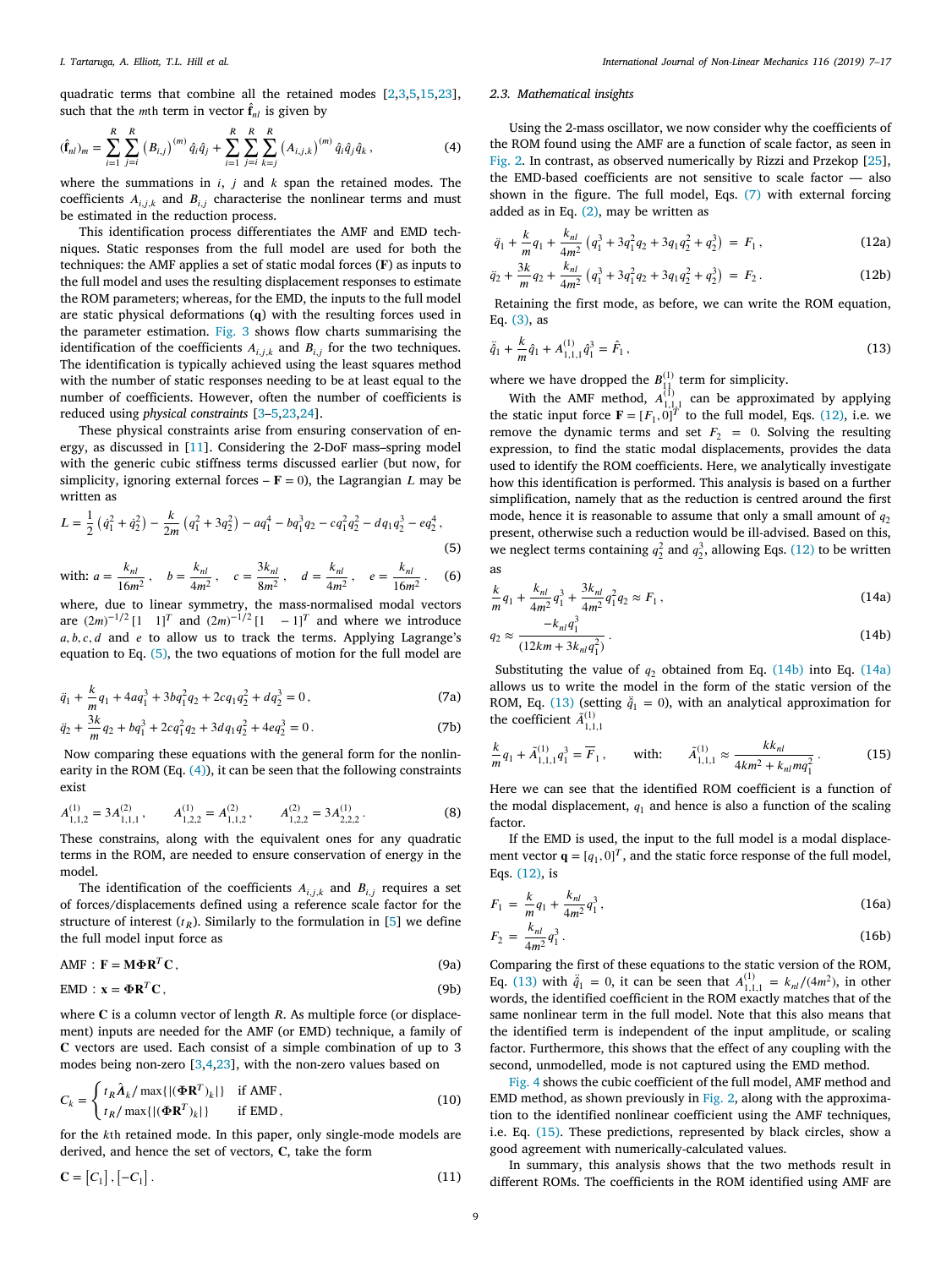

**Fig. 3.** Flow charts describing how a ROM is generated from the full model using (a) the AMF and (b) the EMD techniques.

<span id="page-3-1"></span>

<span id="page-3-2"></span>**Fig. 4.** Variation of the cubic coefficient for the 2-DoF mass–spring model as the scale factor changes, as shown previously in [Fig.](#page-1-2) [2,](#page-1-2) with the addition of the analytical approximation to the AMF coefficients.

a function of the scale factor used in the input forces to the full model. This is due to the fact that all the modal coordinates can be triggered by this force input and that the scale affects the degree of the resulting cross-coupling. This can be useful when strong cross-coupling between modes is present and needs to be captured in an approximate fashion, as is explained in the next section. In contrast, the EMD method predicts the coefficient accurately for this well-defined problem but does not have the ability to capture any cross-coupling between the modes, as  $q_2$  is not excited in the static displacement inputs applied to the full model.

These features are examined further in the following sections, where static stiffness and backbone curves for discrete and continuous systems are discussed.

## **3. Discrete system analysis**

<span id="page-3-0"></span>Before considering a continuous system, we extend the discussion of the two-mass system before considering a five-mass system that exhibits coupling between axial- and membrane-like modes.

## *3.1. Two-DoF spring–mass system*

The 2-DoF spring–mass system, presented in Section [2.1](#page-1-7), is considered further here

The red line in [Fig.](#page-4-0) [5](#page-4-0) shows the relationship between the nonlinear force and the modal displacement for the full model when  $F_2 = 0$ , and hence is representative of the locus of forces used for the AMF fit. The fit using the AMF-based ROM (red dots) matches this well for both scale factors shown — see inset panel of [Fig.](#page-4-0)  $5(a)$  $5(a)$  which shows the fit over the range relevant to the lower scale factor. In contrast, the EMD-based ROM does not capture the full model well when the higher scale factor is considered. Instead, it exactly matches the stiffness relationship for the full model when it is constrained such that  $q_2 = 0$  through the appropriate choice of non-zero  $F_2$ . This may be considered somewhat artificial, as the second mode is unlikely to be constrained to zero in the full system. For the lower scale factor the match is close, as the  $q_2$  content in the full model (with input  $\mathbf{F} = [F_1, 0]^T$ ) is small at these amplitudes.

This improvement in force-modal displacement with the AMF method translates, for this simple example, into improved dynamic performance of the AMF-based ROM over that of the EMD-based one. [Fig.](#page-4-1)  $6(a)$  $6(a)$  shows the two backbone curves for the full model, projected into the modal space. We see the modal contribution to the first and second nonlinear normal modes (NNMs) – here  $Q_i$  represents the amplitude of modal coordinate  $q_i$ . As the ROM is based on only the first mode, ideally it should match the  $Q_1$  line for the first NNM. For this system it can be seen that there is a sizeable  $Q_2$  component to the first NNM and so generating an accurate single-mode ROM is challenging.

[Fig.](#page-4-1)  $6(b)$  $6(b)$  shows the backbone curves predicted by the EMD- and AMF-based ROMs — note that, as the ROM is a single-mode model, the second modal amplitude is not captured. These backbone curves have been computed from the ROM and the full-order model using the numerical continuation software COCO [\[26](#page-10-5)]. It can be seen that, for this example, neither technique produces a ROM capable of fully capturing the nonlinear behaviour of the system using just the first mode, over the region shown here. The main reason is the strong coupling between the two modes, as is apparent in [Fig.](#page-4-1)  $6(a)$  $6(a)$ . This modal interaction increases with amplitude, which corresponds to a decrease in the accuracy of the ROMs. Considering the techniques in turn, the backbone curves obtained using the EMD do not change with scale factor as the input to the full model does not excite the second mode, as seen in Eq. [\(16b\)](#page-2-8) and in [Fig.](#page-3-2) [4](#page-3-2). Here, the identification process results in a perfect fitting of the cubic coefficient of the first mode. However, as no information regarding the influence of the second mode is generated, no cross-coupling effects are captured, resulting in a poor fit to the full model backbone curves at higher amplitudes (where the cross-coupling influence of the second mode increases). For the AMF method, the backbone curves are a function of the scale factor used. Here, horizontal lines are used to indicate the maximum modal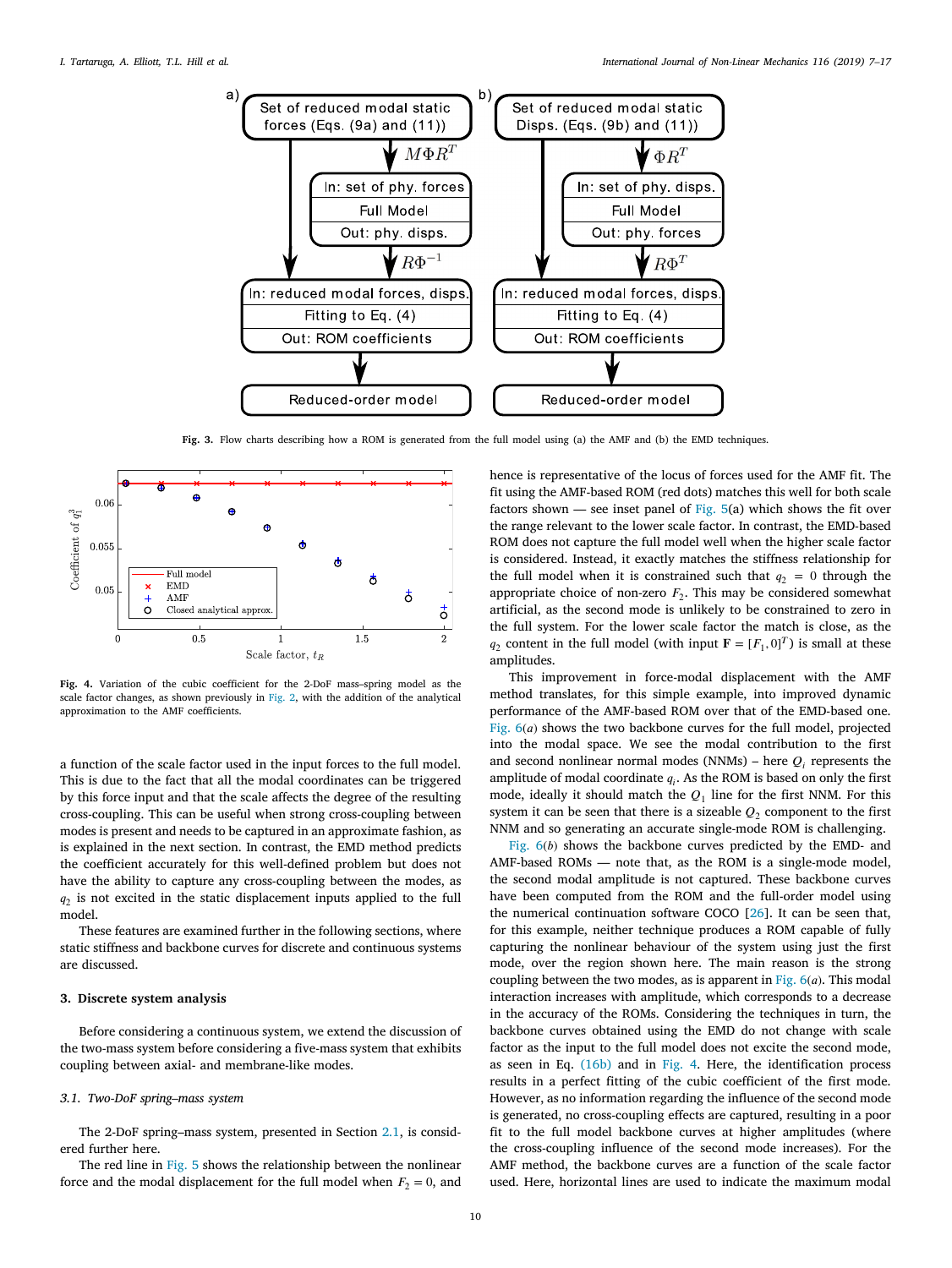

<span id="page-4-0"></span>**Fig. 5.** A plot of nonlinear force against modal displacement for the first mode of the full model. The red line shows the relationship when a force is applied in only the first mode i.e.  $\mathbf{F} = [F_1, 0]^T$ . The blue line shows the case where the second modal displacement is constrained to zero, but with a force in the second mode, i.e.  $q_2 = 0$  and  $F_2 \neq 0$ . The blue and red dots show the EMD and AMF fits, respectively, using scale factors  $t_R = 0.5$  in panel (a) and  $t_R = 2$  in panel (b). (For interpretation of the references to colour in this figure legend, the reader is referred to the web version of this article.)



<span id="page-4-1"></span>Fig. 6. The backbone curves of the 2-DoF mass-spring model. Panel (a) shows the first and second backbone curves in the projection of the response frequency,  $\Omega$ , against the modal amplitudes,  $Q_1$  and  $Q_2$ . Panel (b) shows the first backbone curve of the full model, compared to the backbone curve of five different ROMs. This is in the projection of frequency against the first modal amplitude. The horizontal lines show the maximum value of  $Q_1$  reached in the data used for fitting the AMF-based ROMs.

displacement of the full model due to the force inputs for each scale factor. It can be seen that, for the higher scale factors, the ROM curves seem to soften such that they more closely follow the full model at higher amplitudes, at the cost of a poorer fit at lower amplitudes. We suggest that this is due to the fact that the influence of the second mode is partially captured in the AMF technique as seen in the analytical analysis, Eq. ([15\)](#page-2-7). A consequence of this is that the coefficient value tends away from that of the cubic term in the full model,  $k_{nl}/(4m^2)$ . Note that, as the scale factor reduces, the AMF-based ROM tends to that of the EMD-based one, this is because the effect of the cross-coupling reduces as the displacements of the full model are reduced.

## *3.2. A five-mass, 10-DoF system*

This section considers the 5-mass, 10-DoF system shown in [Fig.](#page-5-0) [7](#page-5-0). These masses are free to move in two directions,  $x$  and  $y$ , and are connected via linear springs of stiffness  $k$ , with an additional two springs grounding the end masses. The length of the springs when at equilibrium is denoted  $\ell_0$ . As such, to achieve a tension of T in all springs when the system is stationary, the separation of the

grounded points is given by  $6 (l_0 + T/k)$ . Throughout this section, the following parameter values are considered:  $m = 0.1$  kg,  $k = 100$  kN m<sup>-1</sup>,  $\ell_0$  = 10 cm and T = 100 N. With these values, the first five linear modes (i.e. the five modes with the lowest natural frequencies) consist of purely vertical ( $y$ -direction) motion, whilst the following five linear modes are purely horizontal (in the  $x$ -direction). These sets of modes are analogous to sets of axial and membrane modes in a continuous structure.

Although the springs in this system are linear, this system exhibits nonlinear behaviour due to the stretching of the springs that results from vertical displacement of the masses. However, in contrast to the system considered in Section [2](#page-1-0), this nonlinearity is not perfectly captured by quadratic and cubic nonlinear terms.

#### *3.2.1. Single-mode ROM*

In order to investigate the behaviour of the reduced-order modelling techniques when applied to this system, the AMF and EMD methods have been used to compute a ROM consisting of only the first mode of the system. The resulting values of the coefficient of the  $q_1^3$  term are shown in [Fig.](#page-5-1) [8](#page-5-1). As in the previous case, the EMD method predicts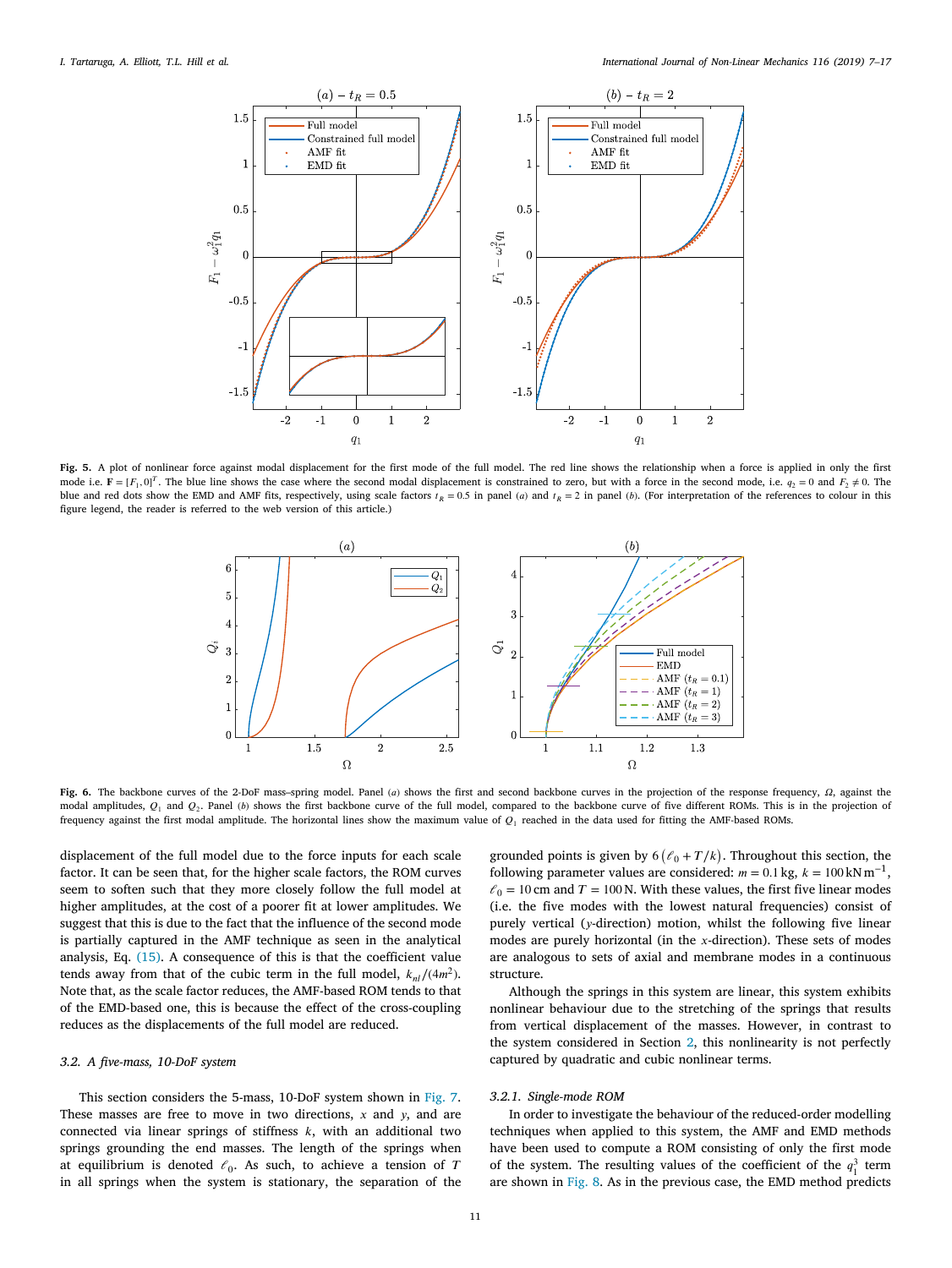

**Fig. 7.** A schematic diagram of a 5-mass system with 10 DoFs.

 $\overline{q}$ 

<span id="page-5-0"></span>

<span id="page-5-1"></span>**Fig. 8.** The variation of the cubic coefficient, with scale factor, for the 5-mass, 10-DoF system. The EMD and AMF methods are compared to the coefficient of the full-order model and the closed analytical approximation of the AMF method.

the same coefficient as the full model<sup>[1](#page-5-2)</sup> at low scale factors. However, in contrast to the case shown in [Fig.](#page-3-2) [4,](#page-3-2) the EMD method varies with scale factor. This is due to the higher-order terms that are present in the full-order model – i.e. the force–displacement relationship cannot be perfectly captured by a function with only quadratic and cubic terms. The coefficients predicted using the AMF method appear be more robust to scale factor; however, these do not converge to the fullmodel coefficient at low scale factors. To investigate this, the coupling between the modes is now considered.

When applying loads to the first mode, during the AMF method, a strong coupling with the seventh mode (the second axial mode) is observed – i.e. the seventh mode exhibits a relatively large displacement. As such, we now consider the behaviour of the first and seventh modes when a static force is applied to the first mode. For simplicity, it is assumed that the nonlinearity may be approximated up to the cubic order and that all other modes are negligible; hence the equations of motion of the first and seventh modes may be written

<span id="page-5-6"></span>
$$
\ddot{q}_1 + \omega_{n1}^2 q_1 + 3\alpha_1 q_1^2 + 2\alpha_2 q_1 q_7 + \alpha_3 q_7^2 + 4\beta_1 q_1^3
$$
  
+ 3\beta\_2 q\_1^2 q\_7 + 2\beta\_3 q\_1 q\_7^2 + \beta\_4 q\_7^3 = F\_1, (17a)  

$$
\ddot{q}_7 + \omega_{n7}^2 q_7 + \alpha_2 q_1^2 + 2\alpha_3 q_1 q_7 + 3\alpha_4 q_7^2 + \beta_2 q_1^3
$$
  
+ 2\beta\_3 q\_1^2 q\_7 + 3\beta\_4 q\_1 q\_7^2 + 4\beta\_5 q\_7^3 = F\_7, (17b)

where  $F_1$  and  $F_7$  represent the static forces applied to the two modes. Note that some nonlinear parameters (e.g.  $\alpha_2$ ) appear in both equations of motion to satisfy the Lagrangian, as discussed in Section [2.2](#page-1-3). When the AMF method is used to generate a ROM of the first mode, a force is only applied to the first mode, i.e.  $F_7 = 0$ . If it is assumed that  $q_7$  is small, and hence removing terms containing  $q_7^2$  or  $q_7^3$ , Eqs. ([17\)](#page-5-3) may be written

$$
\omega_{n1}^2 q_1 + 3\alpha_1 q_1^2 + 2\alpha_2 q_1 q_7 + 4\beta_1 q_1^3 + 3\beta_2 q_1^2 q_7 \approx F_1,
$$
\n(18a)

<span id="page-5-4"></span>
$$
\tau \approx \frac{-\alpha_2 q_1^2 - \beta_2 q_1^3}{\omega_{n\tau}^2 + 2\alpha_3 q_1 + 2\beta_3 q_1^2}.
$$
\n(18b)

Substituting Eq. ([18b](#page-5-4)) into Eq. [\(18a](#page-5-5)), and assuming any terms containing  $q_1^4$  or above are negligible, leads to

$$
\omega_{n1}^2 q_1 + B_{1,1}^{(1)} q_1^2 + A_{1,1,1}^{(1)} q_1^3 \approx F_1 , \qquad (19)
$$

where:

<span id="page-5-8"></span>
$$
B_{1,1}^{(1)} = 3\alpha_1, \qquad A_{1,1,1}^{(1)} = 4\beta_1 - \frac{2\alpha_2^2}{\omega_{n7}^2 + 2\alpha_3 q_1 + 2\beta_3 q_1^2}.
$$
 (20)

This shows that, following the assumptions stated above, the quadratic coefficient in the ROM,  $B_{1,1}^{(1)}$ , is equal to the coefficient of  $q_1^2$  in the fullorder model, Eq. ([17a\)](#page-5-6), and is invariant with scale factor. Note that, for the system and parameters considered here,  $\alpha_1$  is zero, and hence it is expected that  $B_{1,1}^{(1)} = 0$ . As seen in the 2-DoF system considered in Section [2](#page-1-0), the cubic parameter,  $A_{1,1,1}^{(1)}$ , is a function of  $q_1$  and hence will vary with scale factor. However, unlike the previous case, when the scale factor is low (i.e. when  $q_1$  is small), the cubic parameter will tend towards

<span id="page-5-7"></span><span id="page-5-2"></span>
$$
A_{1,1,1}^{(1)} = 4\beta_1 - \frac{2\alpha_2^2}{\omega_{n_1}^2},\tag{21}
$$

which is not equal to the coefficient of  $q_1^3$  in the full-order model, Eq. ([17a\)](#page-5-6). This difference is highlighted in [Fig.](#page-5-1) [8](#page-5-1) where, for low scale factors, the coefficients predicted using the AMF method (blue crosses) tend towards a different value to that of the full-order model and those predicted by the EMD method. The dashed-black line shows the value to which the AMF method is expected to converge, given by Eq. [\(21](#page-5-7)). The black circles indicate the predicted value of the AMF method found using Eq. [\(20](#page-5-8)), and agree very well with the values found using the AMF method.

<span id="page-5-3"></span>As previously depicted in [Fig.](#page-4-0) [5](#page-4-0), the red lines in [Fig.](#page-6-0) [9](#page-6-0) show the relationship between the nonlinear force and the modal displacement for the full model when a force is applied to only the first mode – equivalent to the AMF method. The blue lines show this relationship when the displacements of all but the first mode are constrained to zero – equivalent to the EMD method. Note that, due to the symmetry of the nonlinearity in this system, only the positive forces and displacements are shown. The fit using the AMF-based ROM (red dots) shows a good agreement with the red line at low amplitudes (although it diverges at higher amplitudes). Furthermore, the AMF-based ROM appears to exhibit little change between the scale factor of  $t_R = 0.01 - \text{in Fig. 9}(a)$  $t_R = 0.01 - \text{in Fig. 9}(a)$  $t_R = 0.01 - \text{in Fig. 9}(a)$  $t_R = 0.01 - \text{in Fig. 9}(a)$  $t_R = 0.01 - \text{in Fig. 9}(a)$ – and  $t_R = 0.1$  – in [Fig.](#page-5-1) [9](#page-6-0)(*b*). This reflects the observation in Fig. [8](#page-5-1), where the cubic coefficient predicted by the AMF method is relatively invariant to the scale factor. The fit using the EMD-based ROM (blue dots) appears to diverge quickly, with amplitude, for the low scale factor fit (in [Fig.](#page-6-0)  $9(a)$  $9(a)$ ) and shows a different curve, with a poor fit at low amplitudes, for the higher scale factor (in [Fig.](#page-6-0)  $9(b)$  $9(b)$ ). This demonstrates that the constrained full model exhibits more complex force–displacement relationships than can be captured by a quadratic and cubic nonlinearity. This illustrates the reason for the sensitivity of the EMD fit to the scale factor, as seen in [Fig.](#page-5-1) [8](#page-5-1).

<span id="page-5-5"></span>[Fig.](#page-6-1) [10](#page-6-1) compares the backbone curves found using the 1-mode ROMs of the AMF and EMD methods, to the first backbone curve of

<sup>&</sup>lt;sup>1</sup> The coefficient of the full model has been found using a Taylor approximation of the full system, up to the third order.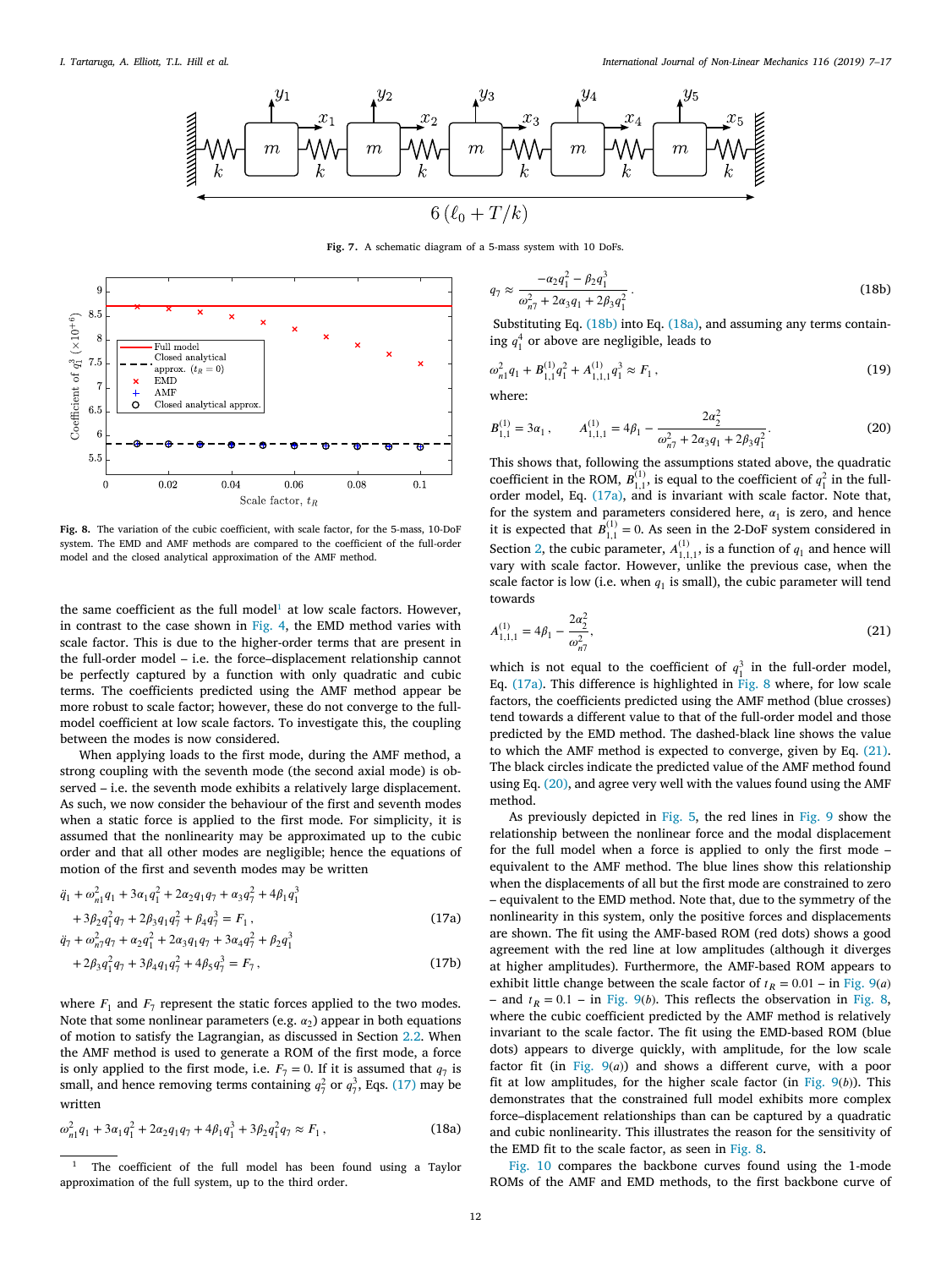

<span id="page-6-0"></span>**Fig. 9.** A plot of nonlinear force against modal displacement for the first mode of the full model of the 5-mass system. The red line shows the relationship when a force is applied in only the first mode and the blue line shows the case where the displacements of all but the first mode are constrained to zero. The blue and red dots show the EMD and AMF fits, respectively, using scale factors  $t_R = 0.01$  in panel (a) and  $t_R = 0.1$  in panel (b). (For interpretation of the references to colour in this figure legend, the reader is referred to the web version of this article.)



<span id="page-6-1"></span>**Fig. 10.** Comparing the backbone curves of the AMF- and EMD-based ROMs, to the first backbone curve of the full model of the 5-mass system, in the projection of frequency,  $\Omega$ , against the first modal amplitude,  $Q_1$ . The horizontal lines show the maximum value of  $Q_1$  reached in the data used for fitting the ROMs.

the full-order model, computed using COCO [\[26](#page-10-5)]. Three different scale factors are considered for each of the methods:  $t_R = 0.01$ ,  $t_R = 0.05$  and  $t_R = 0.1$ . For all scale factors, the backbone curves of the AMF-based ROMs (dashed lines) show an excellent agreement with the backbone curve of the full-order model (solid blue line), within the region of amplitudes used for fitting (the horizontal lines). Beyond these regions, the AMF backbone curves only diverge slightly. Furthermore, the results of the three different scale factors are almost indistinguishable, due to the robustness of the coefficients to the scale factor. The EMDbased backbone curves (solid lines) show a much greater variation between scale factors (due to the sensitivity of the parameters) and a poor fit to the backbone curve of the full model. Additionally, due to the strong hardening nonlinearity in this structure, the load cases used for the EMD method contain significantly higher displacements than those used for the AMF method (note that the maximum displacement at  $t_R = 0.1$  for the EMD method is beyond the axis limits in [Fig.](#page-6-1) [10\)](#page-6-1).

These backbone curves demonstrate that, whilst the EMD method is able to correctly estimate the coefficients of the true model (at low scale factors), it does so by disregarding the coupling between the first mode and the remaining modes of the system (namely the seventh mode, which exhibits a strong coupling). As such, the backbone curves that result from the EMD method can be inaccurate. The AMF method, meanwhile is able to capture this coupling, but this results in a different set of coefficients to the full-order model.



<span id="page-6-2"></span>**Fig. 11.** The variation of the cubic coefficient in the first equation of motion, with scale factor, for the 5-mass system. A two-mode model is derived using the EMD and AMF methods

#### *3.2.2. Two-mode ROM*

As it has been observed that the seventh mode couples strongly with the first, a ROM including both of these modes in now derived using the AMF and EMD methods. Note that the dynamics of the first mode (i.e. the first backbone curve) are still of primary interest, and the inclusion of the seventh mode is intended as a means of improving the accuracy of the model.

As described in Eq. ([10\)](#page-2-9), the forces (in the case of the AMF method) or displacements (in the case of the EMD method) are given by

$$
C_1 = \begin{cases} t_R \omega_1^2 / \max\{|\Phi_1|\} \\ t_R / \max\{|\Phi_1|\} \end{cases} \qquad C_2 = \begin{cases} 0.01t_R \omega_7^2 / \max\{|\Phi_7|\} & \text{if AMF,} \\ 0.01t_R / \max\{|\Phi_7|\} & \text{if EMD.} \end{cases}
$$
(22)

Note that, due to the extremely high stiffness of the seventh mode, an arbitrary scaling of 0.01 has been applied to  $C_2$ . Without this scaling, the forces applied to this mode become extremely large. As described in [[5](#page-9-3)], the loading or displacement combinations are given by

$$
\mathbf{C} = \begin{bmatrix} +C_1 \\ 0 \end{bmatrix}, \begin{bmatrix} 0 \\ +C_2 \end{bmatrix}, \begin{bmatrix} -C_1 \\ 0 \end{bmatrix}, \begin{bmatrix} 0 \\ -C_2 \end{bmatrix}, \begin{bmatrix} +C_1 \\ +C_2 \end{bmatrix}, \begin{bmatrix} +C_1 \\ -C_2 \end{bmatrix}, \begin{bmatrix} -C_1 \\ +C_2 \end{bmatrix}, \begin{bmatrix} -C_1 \\ -C_2 \end{bmatrix}.
$$
\n(23)

[Fig.](#page-6-2) [11](#page-6-2) shows the variation of the coefficient of the  $q_1^3$  term in the first modal equation of motion. The value of this coefficient in the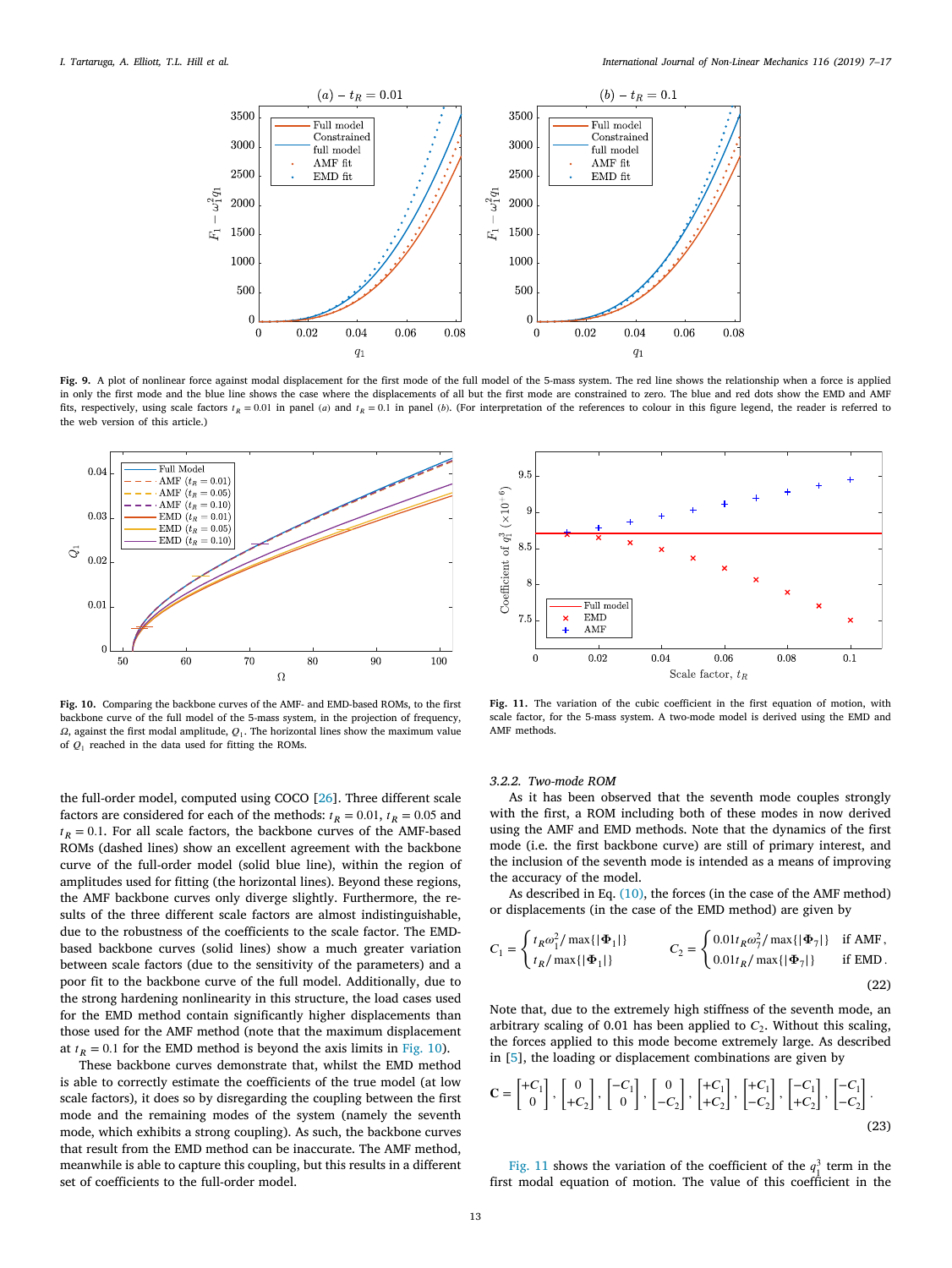

<span id="page-7-1"></span>**Fig. 12.** Comparing the backbone curves of the AMF- and EMD-based, 2-mode ROMs, to the first backbone curve of the full model of the 5-mass system. This is in the projection of frequency,  $\Omega$ , against the first modal amplitude,  $Q_1$ . The horizontal lines show the maximum value of  $Q_1$  reached in the data used for fitting the ROMs.

full model is represented by a red line, and the red and blue crosses represent the values predicted by the EMD and AMF methods for the 2 mode ROM, respectively. As the coupling with the seventh mode is now captured in this two-mode model, the coefficient predicted by the AMF method now matches that of the full-order model for low scale factors (in contrast with the single-mode model, [Fig.](#page-5-1) [8](#page-5-1), where a different value is predicted). As with the single-mode model, the value of the coefficient predicted by the EMD method varies significantly with the scale factor, due to the higher-order terms in the full model. A similar trend is now seen in the AMF method, where the predicted coefficient increases with scale factor, rather than remaining relatively stable as in the single-mode case. This may also be due to the higher-order coupling terms between  $q_1$  and  $q_7$ , which were considered negligible previously, but which are more significant here as  $q_7$  is forced to a higher amplitude.

The backbone curves of the two-mode ROMs, derived using the EMD and AMF methods at different scale factors, are compared to the first backbone curve of the full model in [Fig.](#page-7-1) [12.](#page-7-1) Comparing these to the backbone curves of the single-mode ROMs, in [Fig.](#page-6-1) [10,](#page-6-1) clearly shows an improvement in the EMD method. This is due to the coupling between the first- and seventh-mode that is now captured. The backbone curves of the AMF method, however, appear to falsely predict an internal resonance between these two modes (indicated by the sudden change in direction of the backbone curve). Additionally, the AMF backbone curves are significantly less accurate at low amplitudes, before this internal resonance.

These results indicate that the AMF method is more robust when low-frequency modes are included in the ROM, and is able to capture the coupling with higher-frequency mode. However, it does so by predicting coefficient values that are not equal to those in the full model. In contrast, the EMD method requires that higher-frequency modes are included in the ROM to achieve a good fit. However, even without including these modes, it is able to correctly estimate the coefficient values in the full model. It is clear that the accuracy of both methods are affected if the order of the nonlinearity in the ROMs is not sufficiently high.

#### **4. A continuous system**

<span id="page-7-0"></span>To further investigate the accuracy of the AMF and EMD methods, a continuous system is now considered. To allow us to assess the actual value of the  $q_1^2$  and  $q_1^3$  coefficients in the first mode of the full model, rather than using an FE model, we select a Galerkin-based model. The system considered is a pinned–pinned beam with a linear rotational spring at one end, shown in [Fig.](#page-8-1) [13](#page-8-1). This system is asymmetric, and is similar to that in [[27\]](#page-10-6).

Based on the Euler–Bernoulli beam theory, the equations of motion for the free vibration are given by

<span id="page-7-2"></span>
$$
\rho A \frac{\partial^2 w}{\partial t^2} + EI \frac{\partial^4 w}{\partial x^4} - \left[ \frac{EA}{2L} \int_0^L \left( \frac{\partial w}{\partial x} \right)^2 dx \right] \frac{\partial^2 w}{\partial x^2} + \delta(x - L) k \psi_L(t) = 0, \tag{24}
$$

where x defines the distance along the beam,  $w$  is the transverse displacement of the beam,  $L = 0.5$  m is the beam length, and  $k = 100$  N m rad<sup>-1</sup> denotes the rotational spring constant. Here,  $\delta$  is the Dirac delta function,  $\psi_L(t)$  is the rotation of the beam at the sprungend  $(x = L)$ , I is its second moment of area and A is its cross-sectional area. The nonlinearity arises from the dynamic tension in the beam, which is captured by the third term in Eq. [\(24](#page-7-2)). Additionally, the beam has a width of 0.03 m and a thickness of 0.001 m, with a density of  $\rho = 7800 \text{ kg m}^{-3}$  and a Young's modulus of  $E = 200 \text{ GPa}$ .

We use the separation of variables substitution

$$
w(x,t) = \sum_{j=1}^{\infty} \phi_j(x) q_j(t),
$$
\n(25)

where  $\phi_j(x)$  and  $q_j(t)$  are the *j*th mass-normalised modeshape and modal displacement respectively. After applying the boundary conditions, the linear modeshapes are written

$$
\phi_j(x) = \left(\rho A \int_0^L \left[\hat{\phi}_j(x)\right]^2 dx\right)^{-\frac{1}{2}} \hat{\phi}_j(x),\tag{26}
$$

with

$$
\hat{\phi}_j(x) = \sin\left(\frac{\beta_j}{L}x\right) - \frac{\sin(\beta_j)}{\sinh(\beta_j)}\sinh\left(\frac{\beta_j}{L}x\right),\tag{27}
$$

and where  $\beta_j$  is found by solving the expression

$$
\cot\left(\beta_j\right) - \coth\left(\beta_j\right) = \frac{2EI\beta_j}{kL}.\tag{28}
$$

A Galerkin decomposition is now applied by multiplying the equation of motion by  $\phi_n$  and integrating over the length of the beam. Noting the orthogonality between  $\phi_j$  and  $\phi_n$  when  $j \neq n$ , and between  $\partial^4 \phi_j / \partial x^4$ and  $\phi_n$  when  $j \neq n$ , leads to the modal equation for the *n*th mode

$$
\ddot{q}_n + \omega_n^2 q_n + \sum_{i=1}^N \sum_{j=1}^N \sum_{k=1}^N \alpha_{i,j,k,n} q_i q_j q_k = 0, \qquad (29)
$$

where

$$
\omega_n^2 = EI\left(\frac{\beta_n}{L}\right)^4 \left[ \int_0^L \phi_n^2 dx \right],
$$
  
\n
$$
\alpha_{i,j,k,n} = -\frac{EA}{2L} \left( \int_0^L \frac{\partial \phi_i}{\partial x} \frac{\partial \phi_j}{\partial x} dx \right) \left( \int_0^L \frac{\partial^2 \phi_k}{\partial x^2} \phi_n dx \right).
$$
\n(30)

This system is simulated using the first 15 modes, assuming that the contribution of higher modes is negligible. Note that similar expressions are derived in [[27](#page-10-6),[28\]](#page-10-7).

[Fig.](#page-8-2) [14](#page-8-2) shows the first backbone curve of the beam, simulated using the first 15 modes. The amplitude of the first 5 modes of this model are shown in terms of the response frequency,  $\Omega$ . This demonstrates that, in this response region, the first mode dominates the response, and the second modal contribution is significant at higher frequencies, but that the other modes are negligible. This also shows the onset of an internal resonance between the first and second modes, where the second modal amplitude grows, whilst the first mode decreases. It is not expected that a single-mode ROM will be able to capture this resonance.

[Fig.](#page-8-3)  $15(a)$  $15(a)$  presents the variation of the cubic coefficients adopting the EMD and AMF techniques, varying the values for the scale factor, having retained just one mode. As observed when considering the discrete spring–mass model, the accuracy of the AMF in identifying the cubic coefficient decreases as the scale factor increases, due to the triggering of other modes. As with the two-mass system considered in Section [3](#page-3-0), where the nonlinearity of the full-order model is cubic, the EMD method is robust to the scale factor, and predicts the same coefficient as the full model.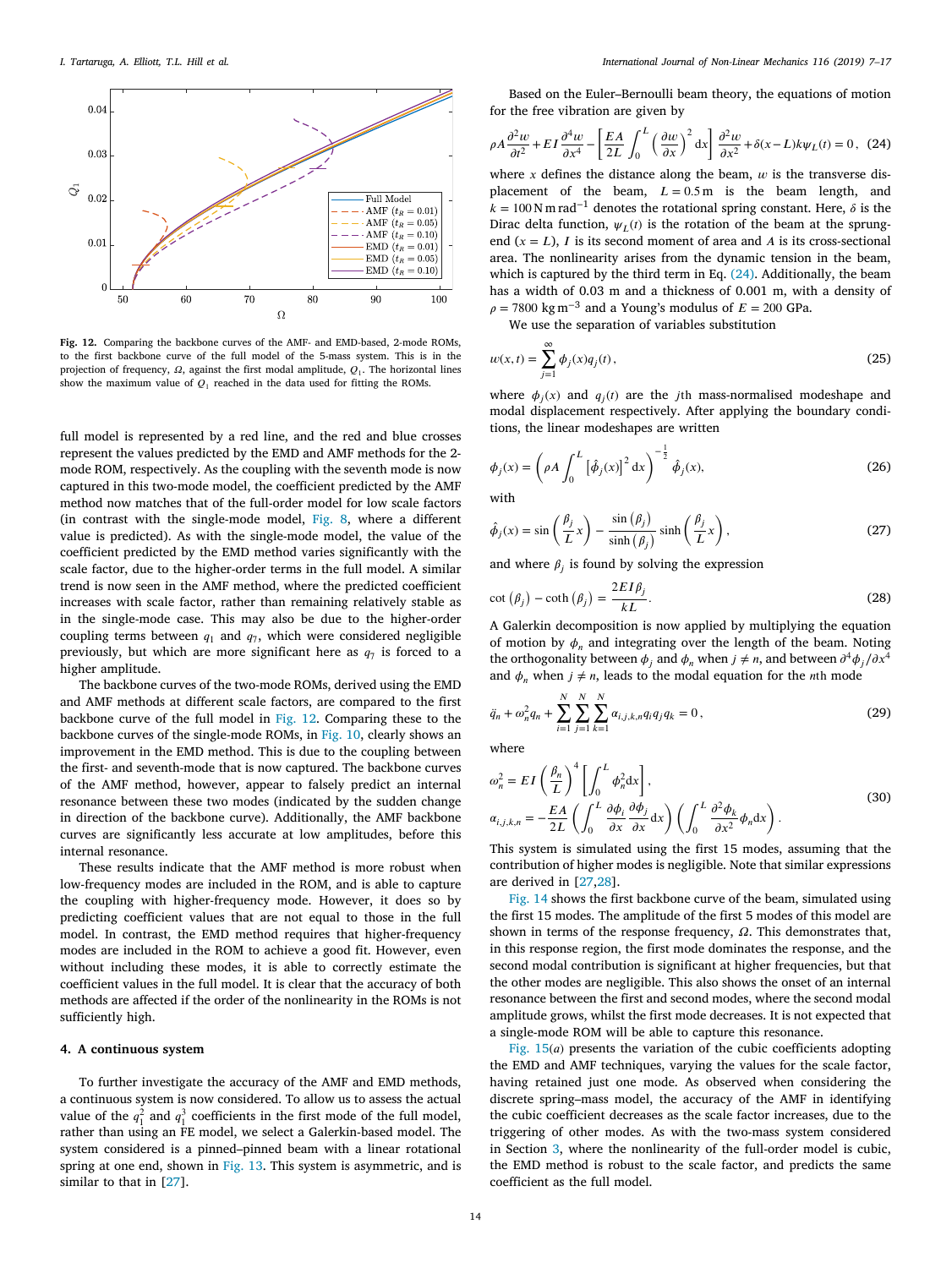

**Fig. 13.** A schematic diagram of a pinned–pinned beam with a torsional constraint.

<span id="page-8-1"></span>

<span id="page-8-2"></span>**Fig. 14.** The modal participation in the first backbone curve of the continuous beam model

[Fig.](#page-8-3)  $15(b)$  $15(b)$  compares the backbone curves of the full, 15-mode beam model to those of the ROMs. The backbone curve of the ROM found using the EMD method shows a very close agreement with the full model before the internal resonance. Similarly, the AMF backbone curve, found using a low scale factor of  $t_R = 10^{-4}$ , shows a good agreement. The horizontal line shows the maximum amplitude of  $Q_1$ reached when fitting the parameters using the AMF method. As the scale factor is increased, to  $t_R = 10^{-3}$  and  $t_R = 10^{-2}$ , the backbone curves of the AMF method begin to deviate, as seen in the previous examples. However, in this example, this deviation is small, given that the scale factor is varying significantly. Note that, due to the large variations in scale factor, the maximum values of  $Q_1$  that are reached for scale factors of  $t_R = 10^{-3}$  and  $t_R = 10^{-2}$  are beyond the limits of this plot.

[Fig.](#page-9-16) [16](#page-9-16) shows the nonlinear force against the modal displacement for the first mode of the 15-mode beam model. As previously, the red line, showing the full model, represents the response of the system when a static force is applied to just the first mode, whilst the blue

line shows the case where the displacement of the first mode is nonzero and other displacements are constrained to zero. These correspond to the loci of forces used for the AMF and EMD methods respectively. The force–displacement relationships predicted by the AMF and EMD methods (red and blue dots respectively) show a decrease in stiffness as the scale factor increases, as reflected in the backbone curves in [Fig.](#page-8-3) [15](#page-8-3).

## **5. Conclusions**

<span id="page-8-0"></span>In this paper, two methods for the identification of reduced-order models (ROMs) have been discussed and an investigation of their capability in capturing nonlinear behaviour of systems has been performed; particular emphasis has been placed on the nonlinear coupling between modes. The methods are the enforced modal displacement (EMD) and the applied modal force (AMF). The analysis has been conducted by applying these techniques to two discrete nonlinear analytical models (a two-mass and five-mass model) and a continuous nonlinear analytical model (a beam with pinned ends). As analytical models are used, the true values of the nonlinear coefficients in the full-order models are known, allowing for direct and detailed comparison with the values predicted by the reduced-order modelling methods. The difference between these techniques has been demonstrated by considering the magnitude of the forces (in the case of the AMF method) or displacements (for the EMD) used to calibrate the ROMs.

The coefficients determined by the EMD method are invariant to the magnitude of the enforced displacements when the order of nonlinearity in the full- and reduced-order models match; however, the constraints required to calibrate the EMD could be considered unrepresentative of the true dynamics. The AMF identifies different coefficients as it changes the maximum displacement obtained given a set of forces, even when the correct order of nonlinearity is employed. It has been demonstrated that this variation is due to the capability of the AMF method in capturing the nonlinear coupling with the modes that are not retained in the ROM. These coupling terms may be captured by the EMD method, however this requires that the coupled modes are included in the ROM, resulting in a larger model. At this point, it could be difficult for the user to decide upon which technique is likely to give



<span id="page-8-3"></span>Fig. 15. A comparison of the ROM of the 15-DoF modal beam model. Panel (a) shows the variation of the cubic coefficient of the ROM with the scale factor,  $t_R$ , for the AMF and EMD methods, compared to the  $q_1^3$  coefficient of the first modal equation in the full model. Panel (b) compares the first backbone curve of the full model to the backbone curve of the ROMs using three different scale factors. The horizontal lines show the maximum value of  $Q_1$  reached when estimating the coefficients using the AMF method. (For interpretation of the references to colour in this figure legend, the reader is referred to the web version of this article.)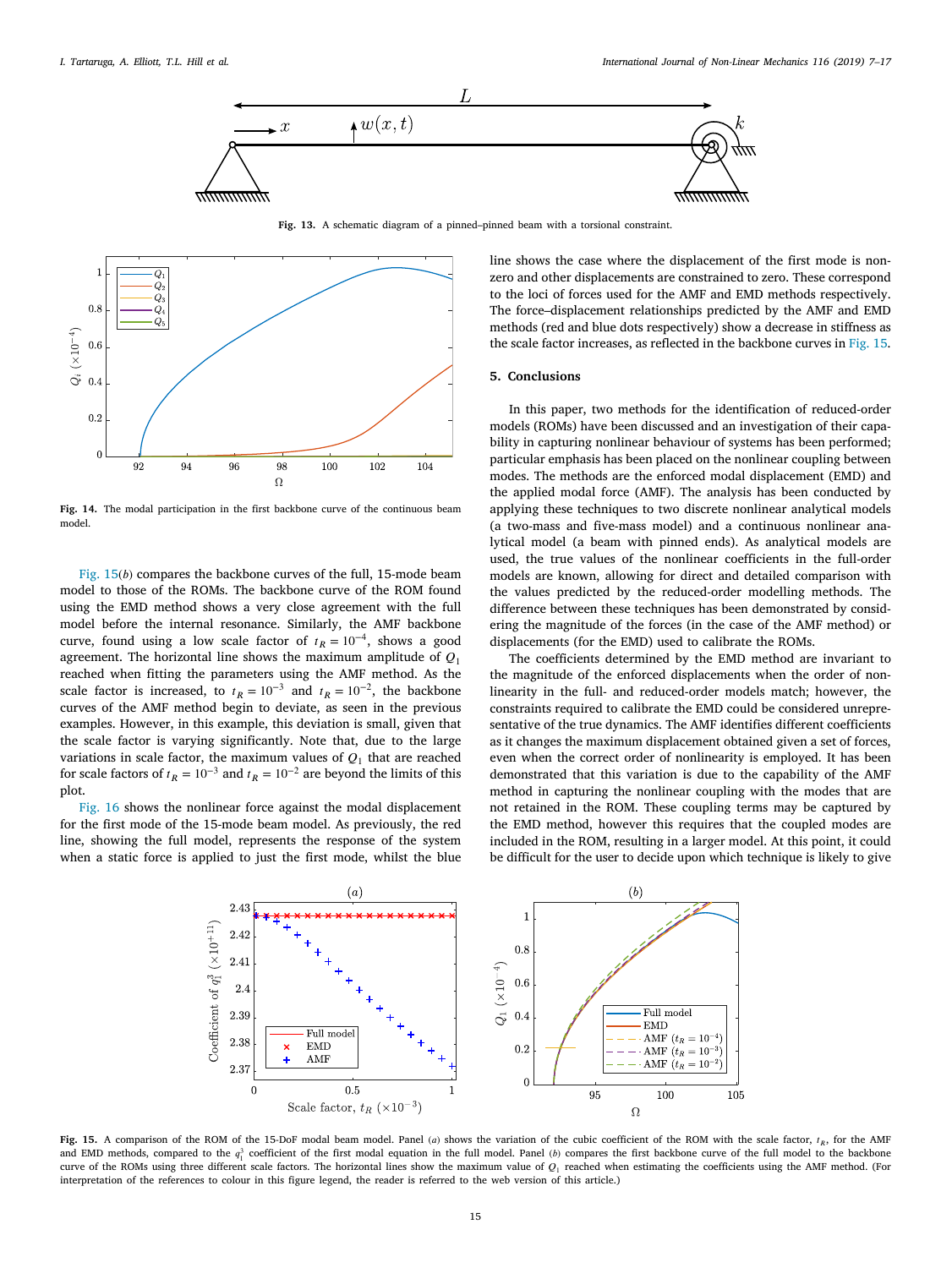

<span id="page-9-16"></span>Fig. 16. A plot of nonlinear force against modal displacement for the first mode of the 15-mode beam model. The red line shows the relationship when a force is applied in only the first mode. The blue line shows the case where the all modes, aside from the first, are constrained to zero but experience a force. The blue and red dots show the EMD and AMF fits, respectively, using scale factors  $t_R = 10^{-4}$  in panel (a) and  $t_R = 10^{-2}$  in panel (b). (For interpretation of the references to colour in this figure legend, the reader is referred to the web version of this article.)

the stronger results. While the EMD method can provide a consistent set of parameters, there is potential for the AMF results to capture the dynamic behaviour of the system more accurately. However, it is important to consider that the triggering of other modes using the AMF can badly affect the accuracy of the ROM if the scale of the forcing used for calibration is incorrect. Unfortunately, the optimal choice of this scaling is not typically known *a-priori*. In such a case, the EMD is a sensible option, particularly if the nonlinearities the system presents are well-modelled. As shown in the present discussion, the EMD is able to provide the correct values for the coefficients linked to the nonlinear terms defined just by the retained modes, assuming the nonlinearities are well-described by the nonlinear terms in the ROM. If the order of the nonlinearity in the ROMs is not sufficiently high, the accuracy of both methods is compromised. This suggests that, although additional data would be required for calibration, ROMs with higherorders of nonlinearity could provide more accurate results. Regardless of which technique is used, the importance of accurately capturing the cross-coupling terms in ROM is a key factor in predicting the correct nonlinear behaviour.

#### **Acknowledgements**

I. Tartaruga and S.A. Neild gratefully acknowledge support from the EPSRC, United Kingdom via the fellowship EP/K005375/1 and EPSRC, United Kingdom programme grant EP/R006768/1.

#### **References**

- <span id="page-9-0"></span>[1] M. Allen, R. Kuether, B. Deaner, M. Sracic, A numerical continuation method to compute nonlinear normal modes using modal reduction, in: 53rd AIAA/ASME/ASCE/AHS/ASC Structures, Structural Dynamics and Materials Conference 20th AIAA/ASME/AHS Adaptive Structures Conference 14th AIAA, 2012, pp. 1970.
- <span id="page-9-1"></span>[2] [M. McEwan, J.R. Wright, J.E. Cooper, A.Y.T. Leung, A combined modal/finite](http://refhub.elsevier.com/S0020-7462(19)30024-1/sb2) [element analysis technique for the dynamic response of a non-linear beam to](http://refhub.elsevier.com/S0020-7462(19)30024-1/sb2) [harmonic excitation, J. Sound Vib. 243 \(4\) \(2001\) 601–624.](http://refhub.elsevier.com/S0020-7462(19)30024-1/sb2)
- <span id="page-9-2"></span>[3] [J.J. Hollkamp, R.W. Gordon, S.M. Spottswood, Nonlinear modal models for sonic](http://refhub.elsevier.com/S0020-7462(19)30024-1/sb3) [fatigue response prediction: a comparison of methods, J. Sound Vib. 284 \(3–5\)](http://refhub.elsevier.com/S0020-7462(19)30024-1/sb3) [\(2005\) 1145–1163.](http://refhub.elsevier.com/S0020-7462(19)30024-1/sb3)
- <span id="page-9-15"></span>[4] [J.J. Hollkamp, R.W. Gordon, Reduced-order models for nonlinear response](http://refhub.elsevier.com/S0020-7462(19)30024-1/sb4) [prediction: Implicit condensation and expansion, J. Sound Vib. 318 \(4–5\) \(2008\)](http://refhub.elsevier.com/S0020-7462(19)30024-1/sb4) [1139–1153.](http://refhub.elsevier.com/S0020-7462(19)30024-1/sb4)
- <span id="page-9-3"></span>[5] [R.W. Gordon, J.J. Hollkamp, Reduced-Order Models for Acoustic Response](http://refhub.elsevier.com/S0020-7462(19)30024-1/sb5) [Prediction, Tech. Rep. AFRL-RB-WP-TR-2011-3040, Air force research laboratory,](http://refhub.elsevier.com/S0020-7462(19)30024-1/sb5) [2011.](http://refhub.elsevier.com/S0020-7462(19)30024-1/sb5)
- <span id="page-9-4"></span>[6] [R.R. Craig, Structural Dynamics: An Introduction to Computer Methods, Wiley,](http://refhub.elsevier.com/S0020-7462(19)30024-1/sb6) [New York, 1981.](http://refhub.elsevier.com/S0020-7462(19)30024-1/sb6)
- <span id="page-9-5"></span>[7] M. Peeters, R. Viguié, G. Sérandour, G. Kerschen, J.-C. Golinval, Nonlinear normal modes, part II: Toward a practical computation using numerical continuation techniques, Mech. Syst. Signal Process. 23 (1) (2009) 195–216, [http:](http://dx.doi.org/10.1016/j.ymssp.2008.04.003) [//dx.doi.org/10.1016/j.ymssp.2008.04.003,](http://dx.doi.org/10.1016/j.ymssp.2008.04.003) Special issue: Non-linear structural dynamics.
- <span id="page-9-6"></span>[8] [M. Peeters, G. Kerschen, J.-C. Golinval, C. Stéphan, P. Lubrina, Nonlinear normal](http://refhub.elsevier.com/S0020-7462(19)30024-1/sb8) [modes of a full-scale aircraft, in: Modal Analysis Topics, Vol. 3, Springer, 2011,](http://refhub.elsevier.com/S0020-7462(19)30024-1/sb8) [pp. 223–242.](http://refhub.elsevier.com/S0020-7462(19)30024-1/sb8)
- <span id="page-9-7"></span>[9] [M.P. Mignolet, A. Przekop, S.A. Rizzi, S.M. Spottswood, A review of indirect/non](http://refhub.elsevier.com/S0020-7462(19)30024-1/sb9)[intrusive reduced order modeling of nonlinear geometric structures, J. Sound Vib.](http://refhub.elsevier.com/S0020-7462(19)30024-1/sb9) [332 \(10\) \(2013\) 2437–2460.](http://refhub.elsevier.com/S0020-7462(19)30024-1/sb9)
- <span id="page-9-8"></span>[10] M. Amabili, Reduced-order models for nonlinear vibrations, based on natural modes: the case of the circular cylindrical shell, Phil. Trans. R. Soc. A 371 (1993) (2013) 20120474, <http://dx.doi.org/10.1098/rsta.2012.0474>.
- <span id="page-9-9"></span>[11] [A.A. Muravyov, S.A. Rizzi, Determination of nonlinear stiffness with application](http://refhub.elsevier.com/S0020-7462(19)30024-1/sb11) [to random vibration of geometrically nonlinear structures, Comput. Struct. 81](http://refhub.elsevier.com/S0020-7462(19)30024-1/sb11) [\(15\) \(2003\) 1513–1523.](http://refhub.elsevier.com/S0020-7462(19)30024-1/sb11)
- <span id="page-9-10"></span>[12] S.A. Rizzi, A. Przekop, Estimation of sonic fatigue by reduced-order finite element based analyses.
- <span id="page-9-11"></span>[13] R.J. Kuether, L. Renson, T. Detroux, C. Grappasonni, G. Kerschen, M.S. Allen, Nonlinear normal modes, modal interactions and isolated resonance curves, J. Sound Vib. 351 (2015) 299–310, <http://dx.doi.org/10.1016/j.jsv.2015.04.035>.
- <span id="page-9-12"></span>[14] T.L. Hill, S.A. Neild, A. Cammarano, An analytical approach for detecting isolated periodic solution branches in weakly nonlinear structures, J. Sound Vib. 379 (2016) 150–165, [http://dx.doi.org/10.1016/j.jsv.2016.05.030.](http://dx.doi.org/10.1016/j.jsv.2016.05.030)
- <span id="page-9-13"></span>[15] [C.I. VanDamme, M.S. Allen, Using NNMs to evaluate reduced order models of](http://refhub.elsevier.com/S0020-7462(19)30024-1/sb15) [curved beam, in: Rotating Machinery, Hybrid Test Methods, Vibro-Acoustics &](http://refhub.elsevier.com/S0020-7462(19)30024-1/sb15) [Laser Vibrometry, Vol. 8, Springer, 2016, pp. 457–469.](http://refhub.elsevier.com/S0020-7462(19)30024-1/sb15)
- [16] J.M. Londoño, S.A. Neild, J.E. Cooper, Identification of backbone curves of nonlinear systems from resonance decay responses, J. Sound Vib. 348 (2015) 224–238, [http://dx.doi.org/10.1016/j.jsv.2015.03.015.](http://dx.doi.org/10.1016/j.jsv.2015.03.015)
- [17] L. Renson, A. Gonzalez-Buelga, D.A.W. Barton, S.A. Neild, Robust identification of backbone curves using control-based continuation, J. Sound Vib. 367 (2016) 145–158, [http://dx.doi.org/10.1016/j.jsv.2015.12.035.](http://dx.doi.org/10.1016/j.jsv.2015.12.035)
- [18] [J.M. Londono, S.A. Neild, J.E. Cooper, Systems with bilinear stiffness: Extraction](http://refhub.elsevier.com/S0020-7462(19)30024-1/sb18) [of backbone curves and identification, in: Nonlinear Dynamics, Vol. 1, Springer,](http://refhub.elsevier.com/S0020-7462(19)30024-1/sb18) [2016, pp. 307–313.](http://refhub.elsevier.com/S0020-7462(19)30024-1/sb18)
- [19] [S. Peter, R. Riethmüller, R.I. Leine, Tracking of backbone curves of nonlinear](http://refhub.elsevier.com/S0020-7462(19)30024-1/sb19) [systems using phase-locked-loops, in: Nonlinear Dynamics, Vol. 1, Springer, 2016,](http://refhub.elsevier.com/S0020-7462(19)30024-1/sb19) [pp. 107–120.](http://refhub.elsevier.com/S0020-7462(19)30024-1/sb19)
- <span id="page-9-14"></span>[20] [H. Huang, D. Hui, Accurate backbone curves for large-amplitude vibrations of](http://refhub.elsevier.com/S0020-7462(19)30024-1/sb20) [imperfect rectangular plate with viscous damping, KSCE J. Civ. Eng. 19 \(5\)](http://refhub.elsevier.com/S0020-7462(19)30024-1/sb20) [\(2015\) 1438–1444.](http://refhub.elsevier.com/S0020-7462(19)30024-1/sb20)